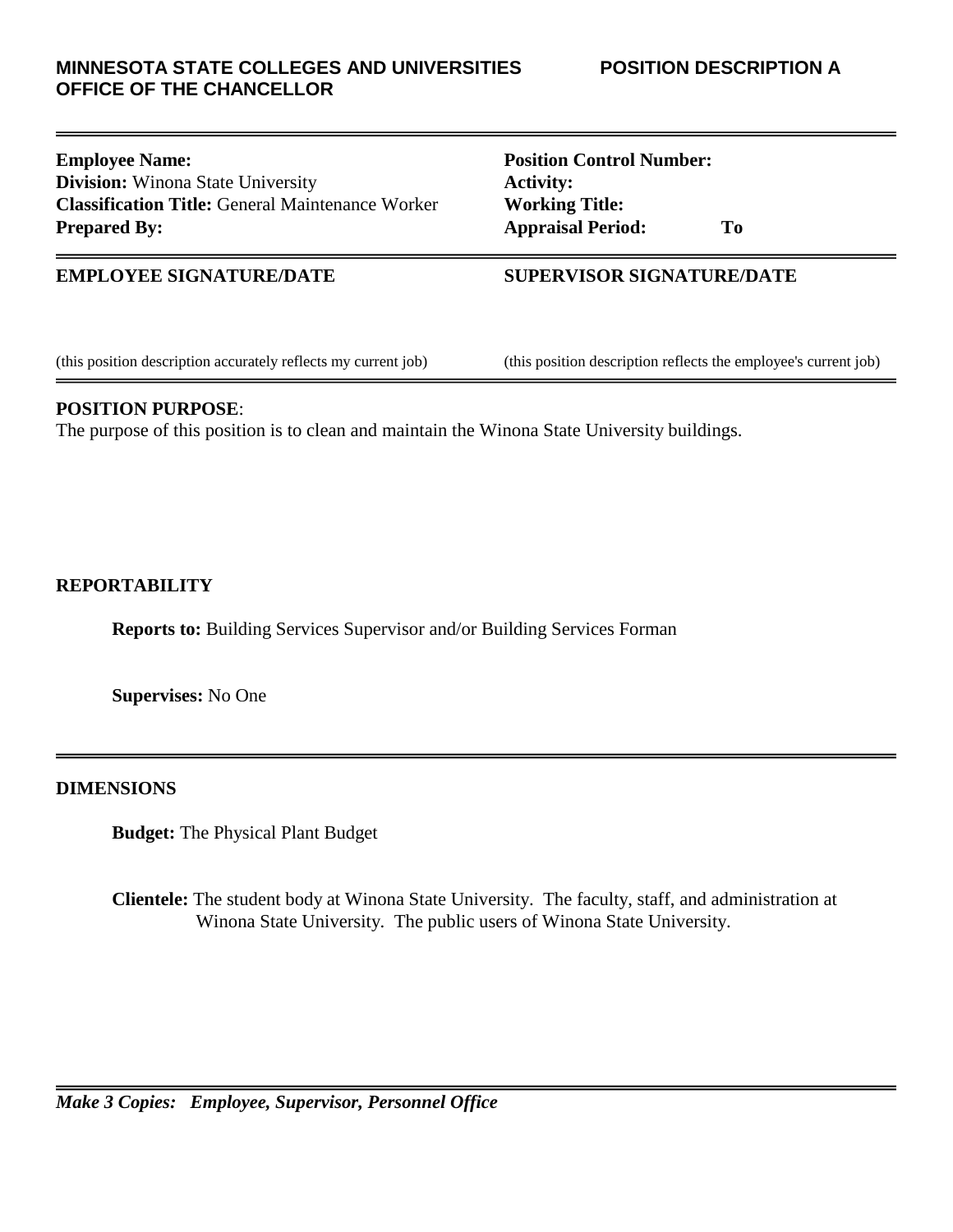### **POSITION DESCRIPTION B EMPLOYEE NAME:**

#### **Principle Responsibilities and Tasks**

**1.** The cleaning and maintenance of various academic and/or Residence Life Buildings.

A. Sweep, mop, scrub, vacuum, dust mop, carpet extraction strip old and apply new finish to floors as required.

B. Empty and clean trash receptacles and recycling containers.

C. Clean classrooms, windows, glass partitions, doors, walls, blackboards, and drinking fountains.

D. Clean restrooms and provide necessary tissue, and hand cleaning supplies.

E. Clean inside building entrances, replace light bulbs and florescent tubes.

F. The ability to do light maintenance and routine mechanical repairs or special maintenance and repair activities such as minor repair to vacuum cleaners, carpet extractors, floor scrubbers, window coverings and replace ceiling tiles.

**Priority: A Discretion: B Percent of Time: 85 Essential Function: Yes** 

**2.** The cleaning of outside entrances and maintaining necessary supplies on hand.

A. Clean outside of building entrances, sweeping, remove snow and ice, clean around trash compactors, emptying trash containers and ash urns.

B. Insure proper supplies and equipment are on hand to perform all duties.

C. Maintain loading dock.

**Priority: A Discretion: B Percent of Time: 10 Essential Function: Yes** 

**3.** To move furniture and/or equipment within and between buildings. Perform other duties as assigned by supervisor

A. Maintain all equipment and tools in proper working order.

B. Perform minor maintenance work on equipment and buildings.

C. Assist with the set up of special events.

**Priority: A Discretion: B Percent of Time: 5** Essential Function: Yes